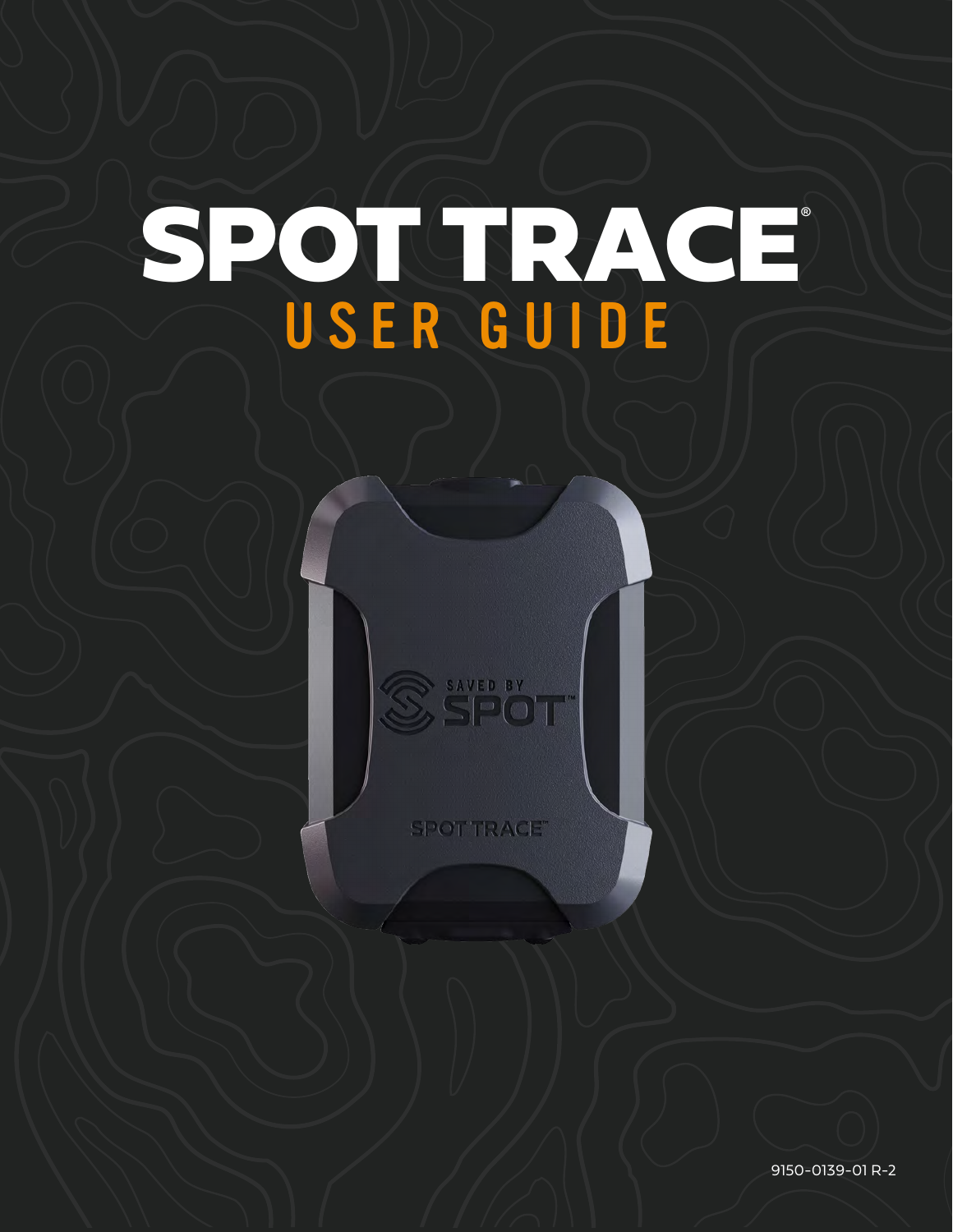# **SECTION 1: WELCOME**

Welcome to the SPOT Family! **SPOT Trace** provides satellite-based messaging capabilities so you can track anything, anytime, anywhere.

### **HERE ARE A FEW IMPORTANT THINGS TO REMEMBER ABOUT YOUR SPOT TRACE**

- Mount the unit with logo pointed toward the sky. It can be mounted beneath fiberglass, fabric, or glass, but metal obstructions should be avoided.
- Keep SPOT Trace at least 12 inches away from GPS devices, as it can interfere with the signal reception of your GPS device.
- Activate your SPOT Trace before mounting or placing on an asset by visiting **FindMeSPOT.com/Activate**.

To begin using SPOT Trace, we recommend you spend a few minutes reading through this User Guide, then visit **FindMeSPOT.com** to select a service plan and activate your SPOT device.

# **SECTION 2: GETTING STARTED**

Your SPOT Trace requires an active SPOT subscription to communicate. To do this, simply activate your device using the instructions outlined below.

### **WHAT YOU NEED**

- Personal contact information, including a valid email address for yourself and other people you would like to receive notifications
- SPOT Trace electronic serial number (ESN) and authorization code located at the bottom of the Quick Start Guide and inside the SPOT Trace battery compartment (keep in a safe place as a reference tool)
- Credit card information

### **ACCOUNT SETUP AND ACTIVATION**

- 1. Go to **FindMeSPOT.com/Activate**.
- 2. Existing SPOT customers should log into their current SPOT account to add their new device.
- 3. New customers will need to select: **Begin Activation**, then **Set Up New Account**.
- 4. Follow the instructions provided within the activation portal. Do not skip forms or pages.
- 5. Choose the services you wish to add to your SPOT Trace device and confirm your order.
- 6. Edit your device features, message alerts, and contact information for the necessary message alerts. For more details on SPOT Trace features, view page 4.

**IMPORTANT NOTE:** AN UPDATE OF SPOT TRACE IS REQUIRED AFTER CERTAIN FEATURES ARE EDITED. SPOT TRACE MUST BE CONNECTED TO YOUR COMPUTER WITH THE INCLUDED USB CABLE TO SUCCESSFULLY COMPLETE AN UPDATE.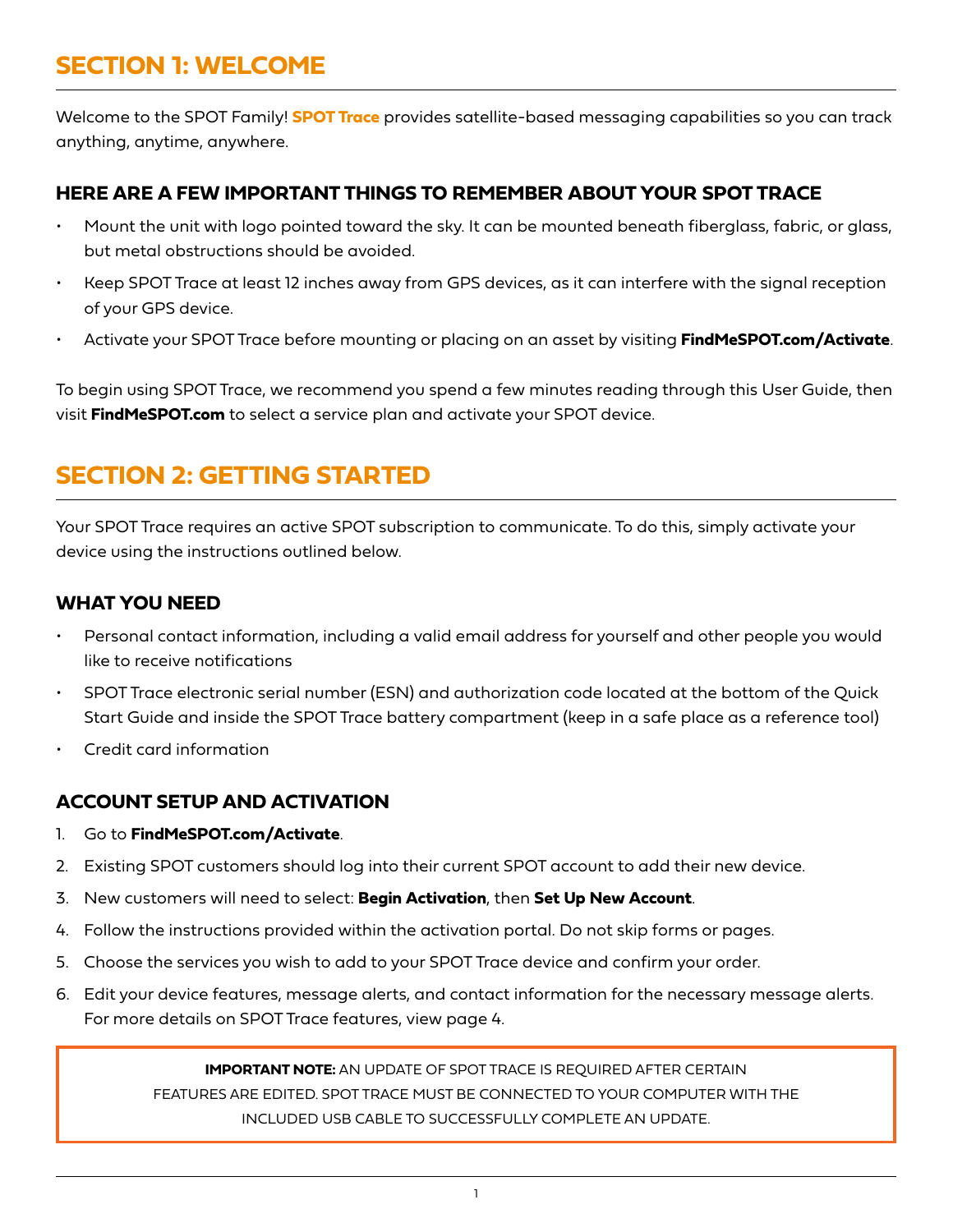### **ELECTRONIC SERIAL NUMBER (ESN) AND AUTHORIZATION CODE**

These codes are located on the Quick Start Guide included in your SPOT Trace box as well as inside the battery compartment of your SPOT Trace. You will need these codes when setting up your account on **FindMeSPOT.com/Activate**.

# **SECTION 3: USING SPOT TRACE**

### **POWER**

One of these power sources:

- (4) AAA Energizer® Ultimate Lithium 8x Batteries (L92) installed
- (4) AAA Energizer® NiMH Rechargeable Batteries (NH12) sold separately
- Waterproof DC Power Cable sold separately

### **REPLACING BATTERIES**

- 1. Loosen the screws to open the back cover.
- 2. Install 4 AAA Energizer<sup>®</sup> Ultimate Lithium 8x batteries or NiMH rechargeable batteries.
- 3. Replace cover ensuring that the gasket is lined up and free of debris. Tighten screws with a small screwdriver. It is important that you fully tighten the back cover to maintain SPOT Trace's waterproof seal.
- 4. When using an external DC source, keep your batteries installed to ensure proper system performance in the event that the external DC source is cut or should fail.

**PLEASE NOTE:** NIMH BATTERIES CANNOT BE CHARGED WITHIN THE SPOT TRACE UNIT. IF USING AN EXTERNAL DC SOURCE, SPOT TRACE WILL NOT BE WATERPROOF UNLESS USING THE WATERPROOF DC POWER CABLE (SOLD SEPARATELY).

**REPLACEABLE BATTERIES - CAUTION:** RISK OF EXPLOSION IF BATTERY IS REPLACED BY AN INCORRECT TYPE. DISPOSE OF USED BATTERIES ACCORDING TO YOUR LOCAL RECYCLING CODE.

**TO TURN SPOT TRACE ON:** Simply locate the Power button on the top of the device, press and hold the button; lights will illuminate. SPOT Trace will perform a self-test and then enter Track mode automatically.

**SPOT TRACE SELF-TEST:** SPOT Trace performs a self-test when you initially turn on your device. During selftest, all lights will blink green in an alternating manner to indicate self-test is in progress. If all visible lights flash red, the SPOT Trace self-test has found a failure, please call SPOT Customer Relations.

**TO TURN SPOT TRACE OFF:** Press the power button for 3 seconds. When the device leaves Track Mode and enters Off Mode from the Power button being pressed, SPOT Trace will send out a message indicating the power has been turned off. This is to let you know someone has powered off the device.

**Your SPOT Trace is always in track mode when powered on. The lights will stop blinking after 20 minutes in order to be unnoticeable. A quick press of the power button will resume blinking for another 20 minutes.**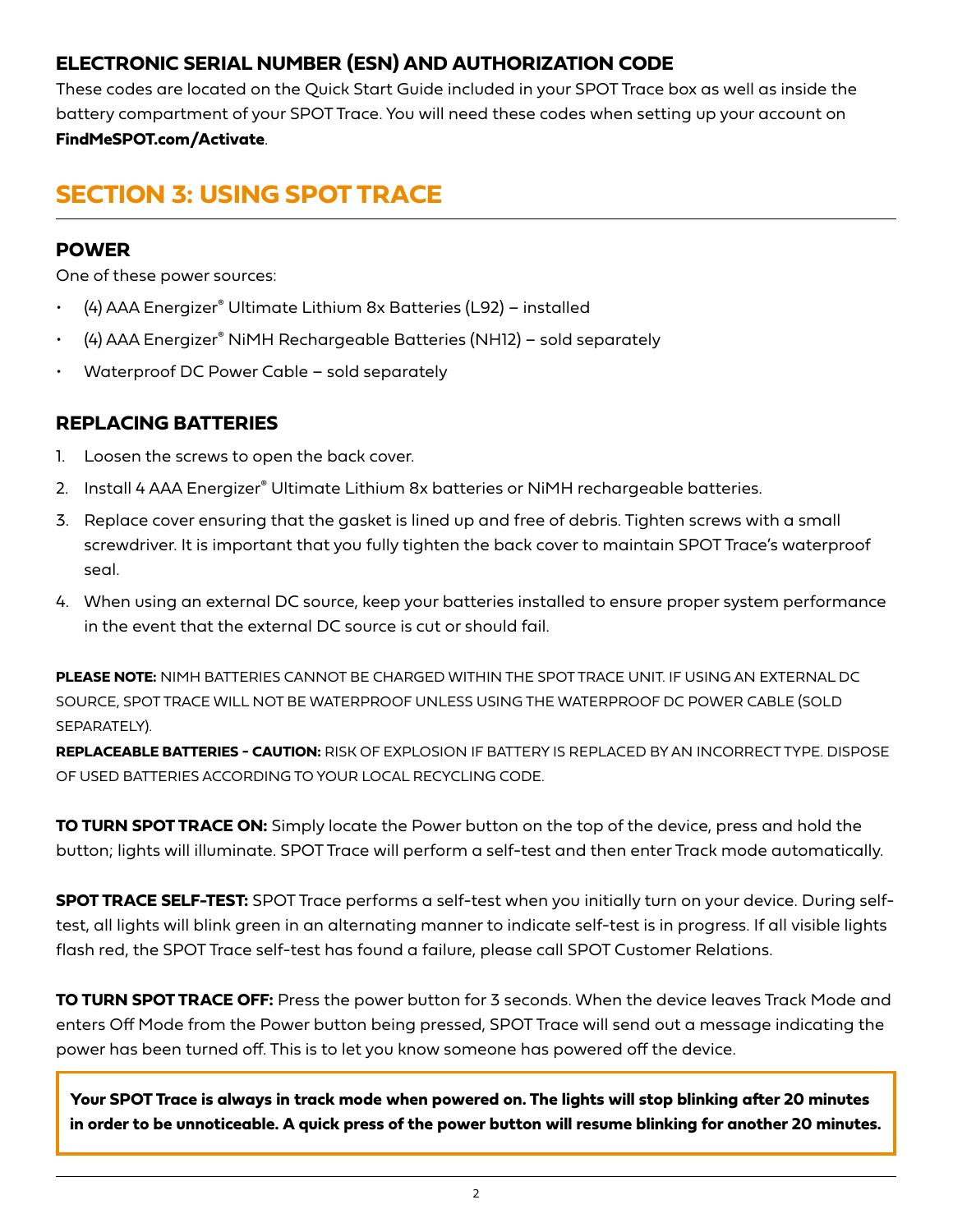

*SPOT Trace mounted inside a fiberglass compartment of a boat using the included Velcro strip and mounting bracket. Notice the unit is angled toward the sky for optimal performance.*



*SPOT Trace mounted under the fiberglass fairing of a motorcycle using the included Velcro strip and mounting bracket.*

### **INITIAL SYSTEM TEST**

After activating service and powering on, SPOT Trace will perform an initial system test to evaluate your messaging system, the chosen location of the unit and profile settings.

- 1. Turn SPOT Trace on press and hold the Power button; lights will illuminate.
- 2. Power and GPS lights will blink green as the unit performs a self-test and starts the tracking process.
- 3. Place SPOT Trace outdoors. Both LEDs will blink green simultaneously while the device is acquiring GPS. This typically takes less than 2 minutes. Once GPS is acquired, the SPOT Trace will send a message, indicated by rapid blinking green LEDs. The single Power LED will begin slow blinking green once the first message has been sent. The Power LED will remain blinking for the remainder of 20 minutes.
- 4. Verify that the track point/location was received in your account at **FindMeSPOT.com**.
- 5. If the GPS light blinks red during initial system test, this means that either the GPS location fix has failed or the GPS signal is low. You should move your SPOT Trace to a new location.

### **MOUNTING SPOT TRACE**

- Use the reversible mounting bracket, double sided industrial strength tape, adhesive grip pad or adhesive Velcro strips (all included) to affix the SPOT Trace to your asset.
- Ensure the SPOT logo is pointed toward the sky.
- The unit can be mounted beneath fiberglass, fabric or glass, but metal obstructions should be avoided (see examples on page 3).
- If using an External DC source, ensure that the unit will be mounted close enough to the power source.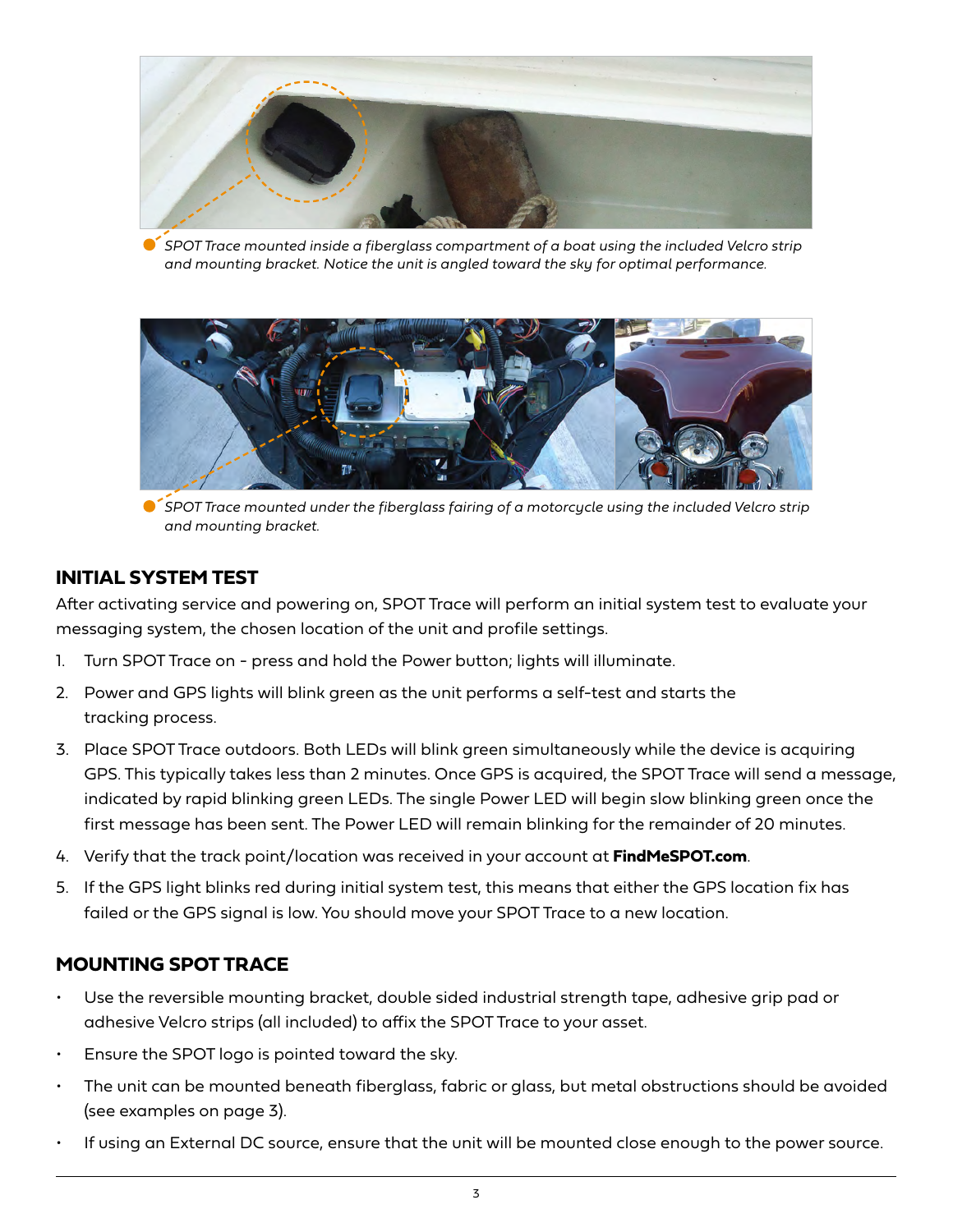- If using an External DC source, SPOT Trace will NOT be waterproof unless using the Waterproof DC Power Cable (sold separately).
- Experiment with mounting options to determine what works best for your asset and your needs.

**NOTE:** BEFORE PERMANENTLY AFFIXING SPOT TRACE TO YOUR ASSET, VERIFY THAT THE TRACK POINT/LOCATION WAS RECEIVED IN YOUR ACCOUNT AT **FINDMESPOT.COM** TO ENSURE THERE ARE NO PHYSICAL BARRIERS THAT MAY INTERFERE WITH THE GPS LOCATION ACQUISITION OR MESSAGE TRANSMISSION.

### **PLACEMENT OF YOUR SPOT TRACE**

The placement of your SPOT Trace can make a difference. For best reception, always mount the unit with the SPOT logo pointed towards the sky (the satellite antenna is located under the logo).

SPOT Trace is not designed to be attached or worn on a person's body. SPOT Trace should only be used when located at least 20 cm (7.9 inches) away from the human body.

# **SECTION 4: SPOT TRACE FEATURES**

SPOT Trace utilizes several features to help you track your assets. Features can be enabled/disabled and edited during activation and by logging into your SPOT account. Each of the following features is explained in more detail in the following pages.

#### **FEATURES:**

- Motion Activated Tracking
- Movement Alerts
- Low Battery

• Dock Mode

**Status** 

Power Off

# **TRACKING**

With SPOT Trace, you can track your asset in near real-time, providing a virtual breadcrumb trail of your asset's location. GPS locations will be sent on predetermined tracking intervals based on your selection in your SPOT Trace account. Get the most out of SPOT Trace and track every 2½ minutes for maximum asset security. Additional service fees apply. Learn more at **FindMeSPOT.com/Trace**.

### **MOTION-ACTIVATED TRACKING**

A built-in vibration sensor is used to determine when an asset is moving and when to begin sending GPS location (Tracking) messages. When the device is stationary for more than five minutes, SPOT Trace will enter Suspended Track mode. SPOT Trace will automatically send a Stop message from the resting location at the next tracking interval. The next interval will be 2½, 5, 10, 30, or 60 minutes based on your tracking plan and interval selection (see next section for more information on tracking intervals). While at rest, SPOT Trace will not send GPS locations. Tracking will automatically resume after the vibration sensor has sensed movement.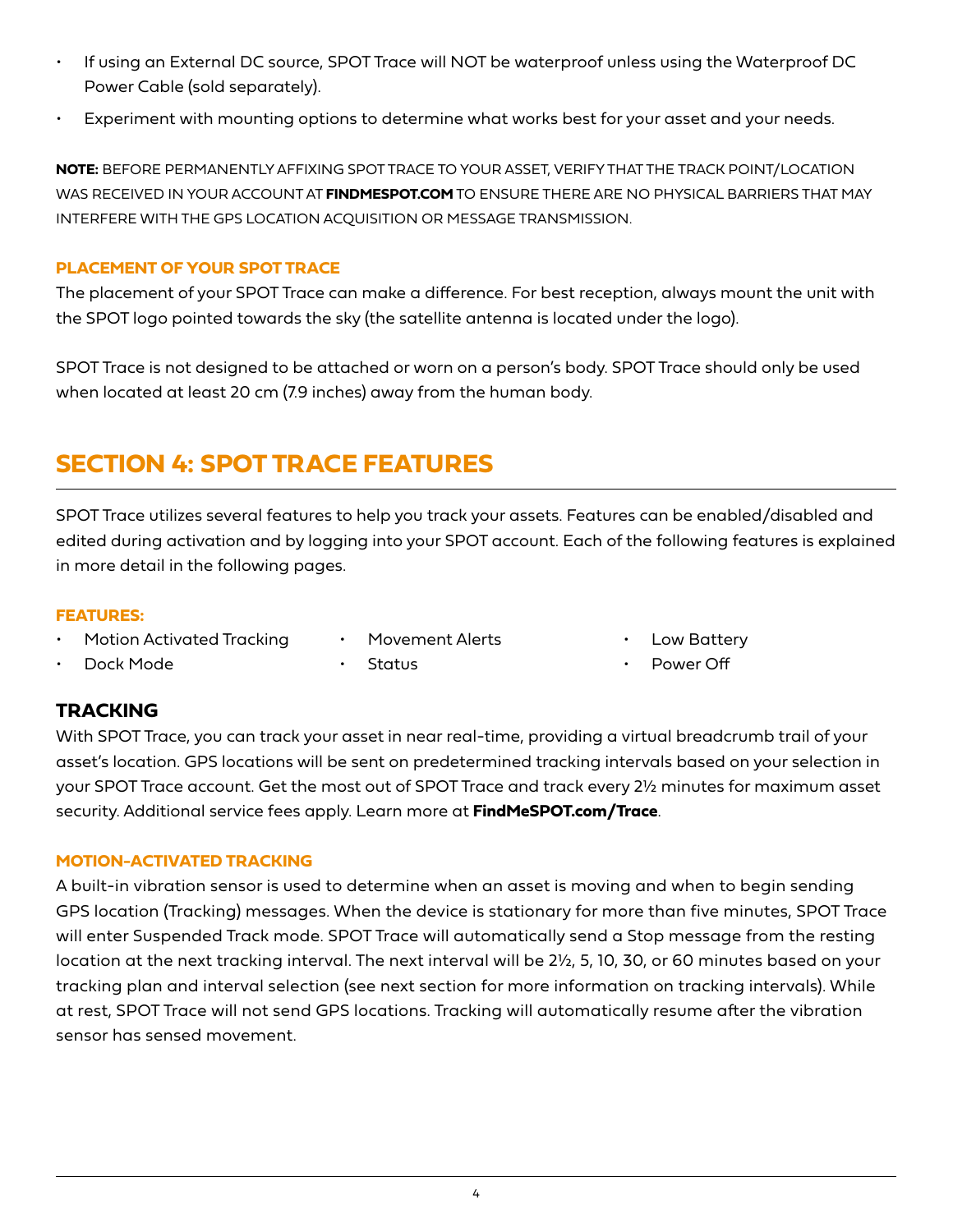#### **TRACKING INTERVALS**

SPOT Trace's tracking options allow tracking messages to be sent every 2½, 5, 10, 30, or 60 minutes (depending on your plan and preference) for as long as your SPOT Trace is powered on or until the batteries run out.

To set your rate of tracking, sign in to your SPOT account at **FindMeSPOT.com** and choose **View/Edit** SPOT Trace Features from the My SPOT Devices tab.

**NOTE:** AN UPDATE USING SPOT TRACE UPDATER IS NECESSARY AFTER MAKING CHANGES TO TRACKING INTERVALS (SEE PAGE 6 FOR INSTRUCTIONS ON USING THE SPOT DEVICE UPDATER).

#### **SUSPENDED TRACK MODE**

SPOT Trace is designed to only send track messages when it detects movement. When it is stationary for more than five minutes, Trace will enter Suspended Track mode. It will automatically send one more track message from the resting location as part of the suspension process. While at rest, Trace will not send track messages. Tracking will automatically resume after the vibration sensor detects movement again.

#### **DOCK MODE**

For assets stored on the water, where vibration would cause false tracking, enable Dock Mode to help eliminate tracks caused by waves while the boat is safely docked. When Dock Mode is enabled, Trace uses the vibration sensor and location to determine if track messages should be sent. Based on the assumption that a boat will be moving continuously when docked, Trace compares GPS readings to determine if the boat is actually changing locations. When a couple of GPS readings are the same, it will suspend Tracking. The device will continue to obtain readings from the GPS at whatever rate Tracking is set to (2½ min, 5 min etc.) When two readings are more than 200 meters apart, Tracking will resume. If the boat is stationary and motion is low enough that vibration is not detected, Tracking can also be suspended due to lack of movement.

**NOTE:** AN UPDATE USING THE SPOT TRACE UPDATER IS NECESSARY AFTER ENABLING/DISABLING DOCK MODE (SEE PAGE 6 FOR INSTRUCTIONS ON USING THE SPOT DEVICE UPDATER).

#### **MOVEMENT ALERTS**

Receive a notification when new movement is detected on the asset. During the account setup, you will be able to select if you want Movement Alerts enabled/disabled and how long your SPOT Trace must remain at rest before a Movement Alert will be sent. You can select either 30 minutes (default) or 12 hours for the time period that the unit must be at rest in order to receive a Movement Alert once Trace has detected movement. When Trace has been at rest longer than the selected time period and the asset moves, the first track message and an alert that the asset has moved will be sent to the text/email destination selected during account setup.

**NOTE:** AN UPDATE USING SPOT TRACE UPDATER IS NECESSARY AFTER MAKING CHANGES TO MOVEMENT ALERTS (SEE PAGE 6 FOR INSTRUCTIONS ON USING THE SPOT DEVICE UPDATER).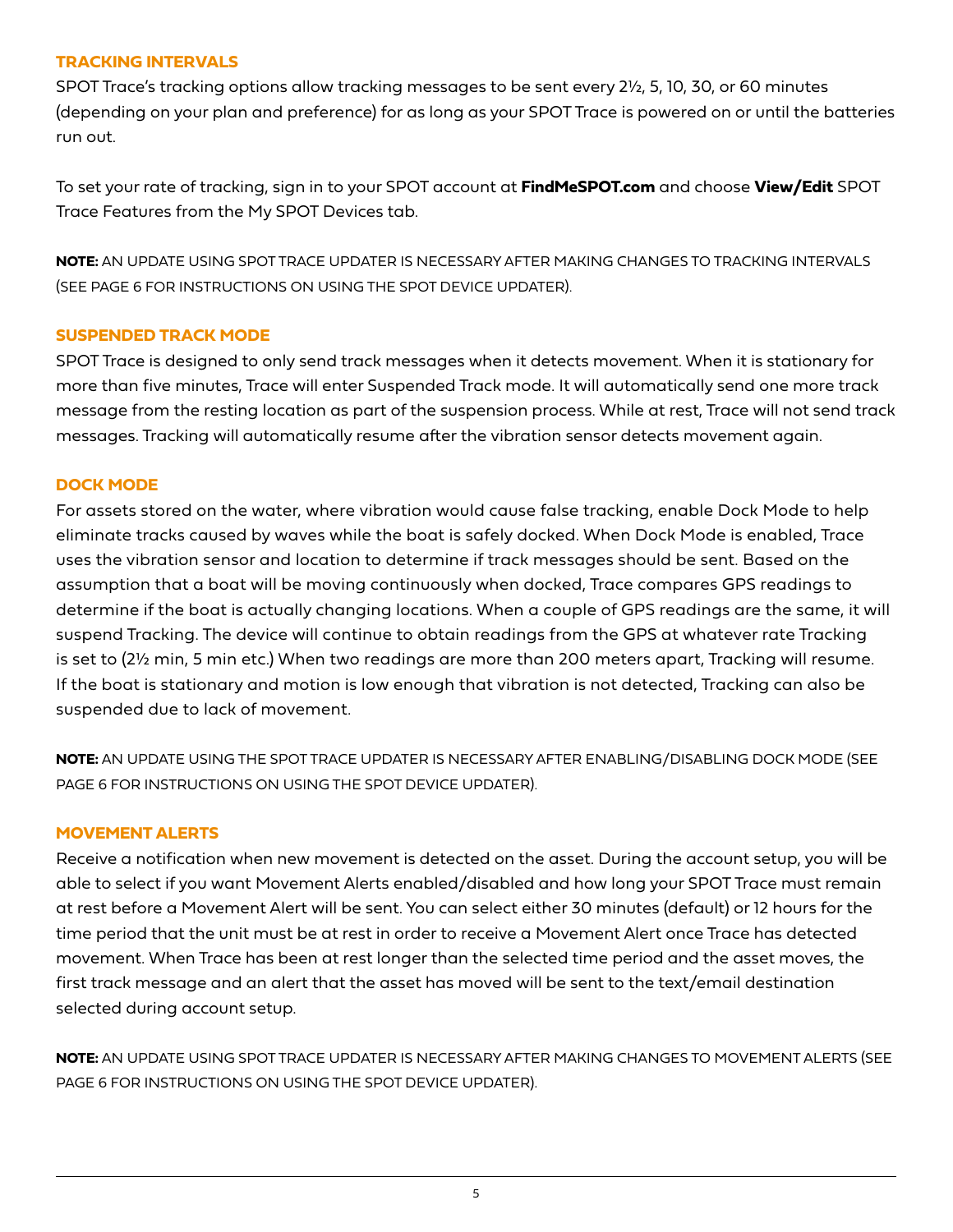#### **STATUS MESSAGES**

Receive a daily alert so you know your asset is secure. The daily alert with GPS coordinates will be sent every 24 hours (based on time of day when the unit was most recently powered on). The Status Message feature is DISABLED by default unless otherwise changed during account setup.

The following features are ENABLED by default unless otherwise changed during account setup:

**LOW BATTERY** - Receive a notification when the device's batteries are low.

**POWER OFF** - Receive a notification if your device is powered off.

#### **FACTORY SETTINGS FOR SPOT TRACE FEATURES**

All feature settings may be changed in your SPOT Account at anytime.

**NOTE:** CHANGING RATE OF TRACKING AND MOVEMENT ALERTS AND ENABLING OR DISABLING DOCK MODE OR STATUS MESSAGES WILL REQUIRE AN UPDATE OF THE SPOT TRACE UNIT (SEE PAGE 6 FOR INSTRUCTIONS).

| <b>FEATURES</b> | <b>DEFAULT SETTINGS</b> |
|-----------------|-------------------------|
| Tracking        | ENABLED*                |
| Movement Alerts | <b>ENABLED</b>          |
| Dock Mode       | <b>DISABLED</b>         |
| Power Off       | <b>ENABLED</b>          |
| Status          | <b>DISABLED</b>         |
| Low Battery     | <b>ENABLED</b>          |

*\*2½ minutes for Upgraded Tracking Services and 5 minutes for Basic Tracking*

### **USING SPOT DEVICE UPDATER**

**PLEASE NOTE:** MAKING ANY CHANGE TO THE RATE OF TRACKING AND MOVEMENT ALERTS AND ENABLING OR DISABLING DOCK MODE AND STATUS FEATURES REQUIRES YOU TO UPDATE YOUR SPOT TRACE WITH THE NEW FEATURE SETTINGS. SPOT TRACE MUST BE CONNECTED TO YOUR COMPUTER WITH THE INCLUDED USB CABLE TO SUCCESSFULLY COMPLETE AN UPDATE.

- 1. Have your SPOT Trace and USB cable with you.
- 2. Click on the orange starburst that appears on every page once a feature is changed that requires a device update.
- 3. Download the SPOT Device Updater.
- 4. Open the program and enter your authorization code located at the bottom of the Quick Start Guide (included in box) and inside the battery compartment.
- 5. Click the Update button in the program.
- 6. Refresh your account settings.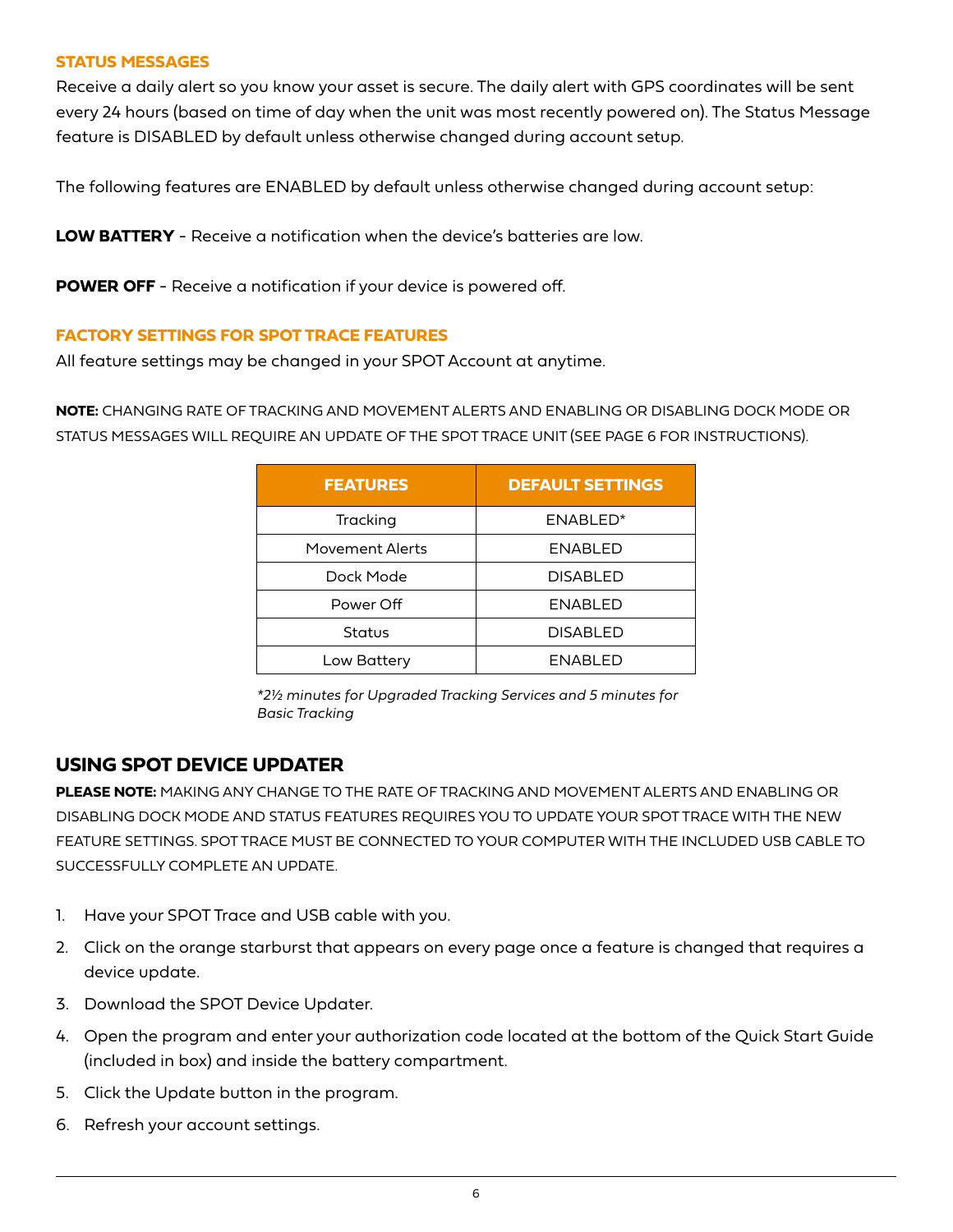# **SECTION 5: SYSTEM FUNCTION AND INDICATORS**

### **SPOT TRACE MESSAGE SCHEDULE**

SPOT Trace is designed to provide outstanding quality and reliability. For optimum reception, always affix your SPOT Trace with the logo pointed toward the sky. The device will transmit through fiberglass, fabric, and glass. Reception can be inhibited due to hills, buildings, metal roofs, or other obstructions in which some messages may not go through. That is why SPOT Trace automatically sends multiple messages in every mode, giving you excellent overall reliability. In some modes, this means multiple attempts to send the same message, while in other modes it means regularly updating GPS coordinates and sending a new message with the most up-to-date information. Power Off, Stop and Status Messages, for example, all send multiple attempts of the same message until the message has been received.

### **GPS**

When SPOT Trace is first powered on or with a quick press of the power button the GPS LED notifies you whether or not SPOT Trace is able to see the GPS satellites and obtain a GPS location.

**GREEN** – The GPS LED blinks green for 20 minutes if the unit sees the GPS satellites and is looking for/has found a GPS location.

**RED** – The GPS LED blinks red for a short time if SPOT Trace cannot see the GPS satellites and /or cannot find a GPS location. If the GPS light blinks red, you should move your SPOT Trace to a location with a clearer view of the sky.

**NOTE:** BOTH LEDS WILL STOP BLINKING AFTER 20 MINUTES TO BE UNNOTICEABLE BUT THE DEVICE WILL REMAIN TRACKING AND SENDING GPS LOCATION.

### **MESSAGE INDICATORS**

| <b>INDICATOR</b> | <b>BLINKING GREEN</b>                                                        | <b>BLINKING RED</b>                                              |
|------------------|------------------------------------------------------------------------------|------------------------------------------------------------------|
| GPS              | · Searching for GPS signal<br>· Message transmission<br>schedule in progress | GPS location fix failed;<br>move SPOT Trace to a<br>new location |
| <b>POWER</b>     | Dn)                                                                          | GPS location fix failed;<br>move SPOT Trace to a<br>new location |



**NOTE:** THE GPS LED WILL FAST-BLINK GREEN AFTER A MESSAGE TRANSMISSION.

### **GPS PERFORMANCE**

SPOT Trace uses an advanced GPS chipset with extremely high sensitivity to give you maximum performance. While the SPOT Trace satellite transmitter is also very high quality, there may be times when the device will have a GPS signal, but the message won't be able to reach the satellites due to environmental blockage. Make sure that your SPOT Trace is mounted with the logo pointed toward the sky at all times and remember, reception can be inhibited due to hills, buildings, and metal obstructions.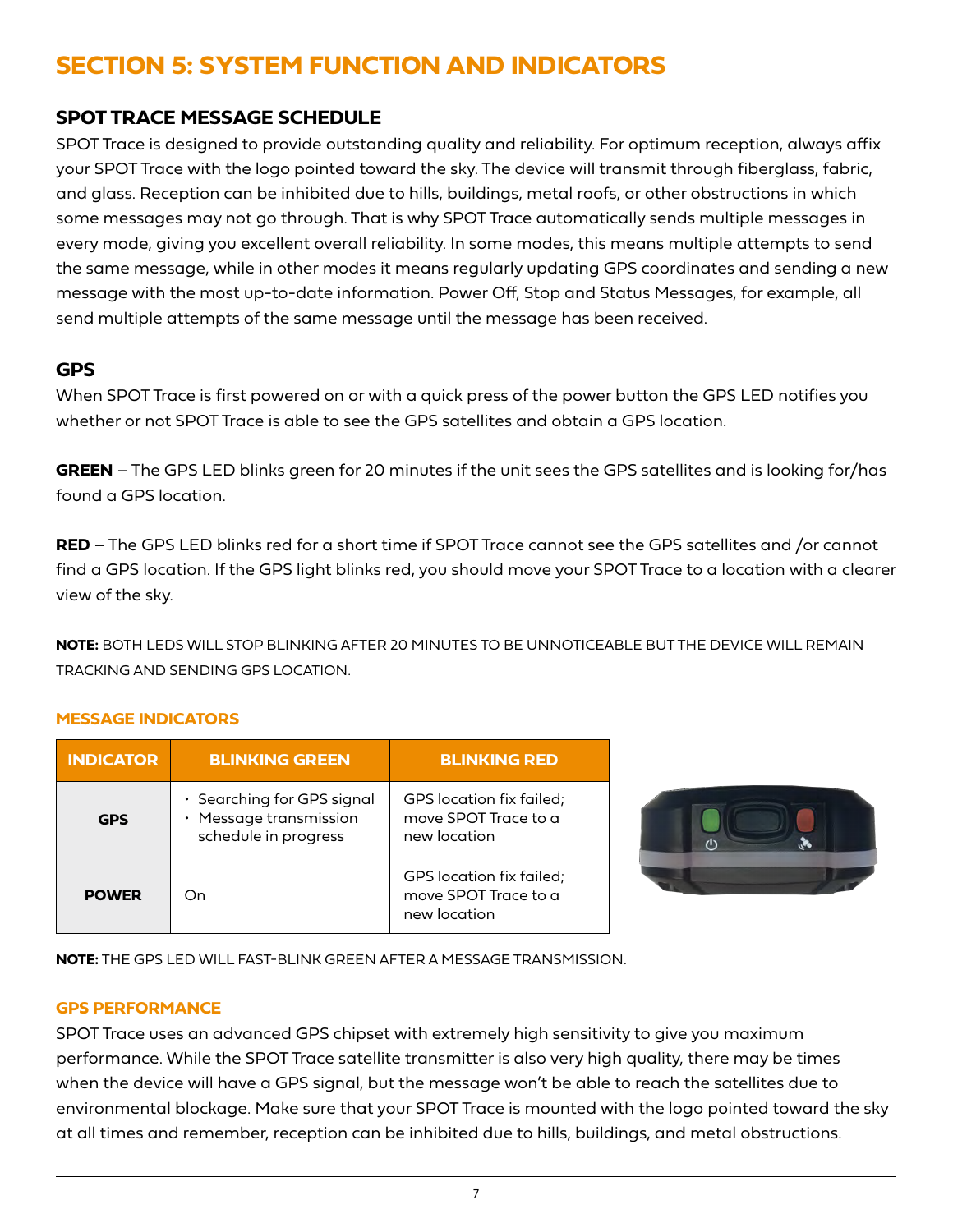# **SECTION 6: CARE AND SUPPORT**

### **BATTERY LIFE AND USAGE**

For reliable performance, use AAA Energizer® Ultimate Lithium 8x batteries (L92), NiMH rechargeable batteries, or an external DC source. Using an external DC source will NOT charge rechargeable batteries and will NOT be waterproof unless using the Waterproof DC Power Cable (sold separately). A battery low text/email can be set up on the account. Colder conditions and extreme heat can impact battery life. Once a low battery message is received, go to your asset ASAP and replace the batteries. Non-lithium batteries will work with SPOT Trace but are not recommended for optimal performance. Using non-recommended battery types may degrade the performance of your SPOT Trace message transmissions.

SPOT Trace performance and battery life may be degraded in operating environments where the SPOT Trace GPS chip must take a longer time to acquire your asset's GPS location, such as trying to send a GPS location under dense foliage. For optimal performance, operate your SPOT Trace with the logo pointed toward the sky and avoid metal obstructions.

SPOT Trace is designed to be durable for outdoor use. Dropping the unit on hard surfaces (while not recommended) should not damage it, but can cause a loss of power and may damage the batteries. Power loss turns off your SPOT Trace, stopping any current mode of operation. If dropped, perform a system test on the device by following the steps on page 3 of this guide. If the system test fails, replace the batteries following the steps on page 2.

### **EXPECTED BATTERY LIFE**

### **SPOT TRACE WITH 4 AAA ENERGIZER® ULTIMATE LITHIUM BATTERIES (L92)**

| <b>MODE</b>                                                         | 100% CLEAR VIEW OF SKY AND<br><b>STORED IN ROOM TEMPERATURE</b> | <b>50% CLEAR VIEW OF</b><br><b>SKY/50% OBSTRUCTED</b> |
|---------------------------------------------------------------------|-----------------------------------------------------------------|-------------------------------------------------------|
| <b>5 Minute Track Progress</b><br>(if constantly moving)            | $-8$ Days                                                       | ~4 Days                                               |
| 5 minute Track Progress (with 8<br>hours of movement per day)       | $\sim$ 25 Days                                                  | $\sim$ 13 Days                                        |
| <b>5 Minute Track Progress</b><br>(with 1 hour of movement per day) | $~14.5$ Months                                                  | $\sim$ 2 Months                                       |
| 2½ Minute Track Progress<br>(if constantly moving)                  | $-6$ Days                                                       | $~5$ Days                                             |
| 21/2 Minute Track Progress<br>(with 8 hours of movement per day)    | ~18 Days                                                        | $~10$ Days                                            |
| 21/2 Minute Track Progress<br>(with 1 hour of movement per day)     | $\sim$ 2.7 Months                                               | ~1.3 Months                                           |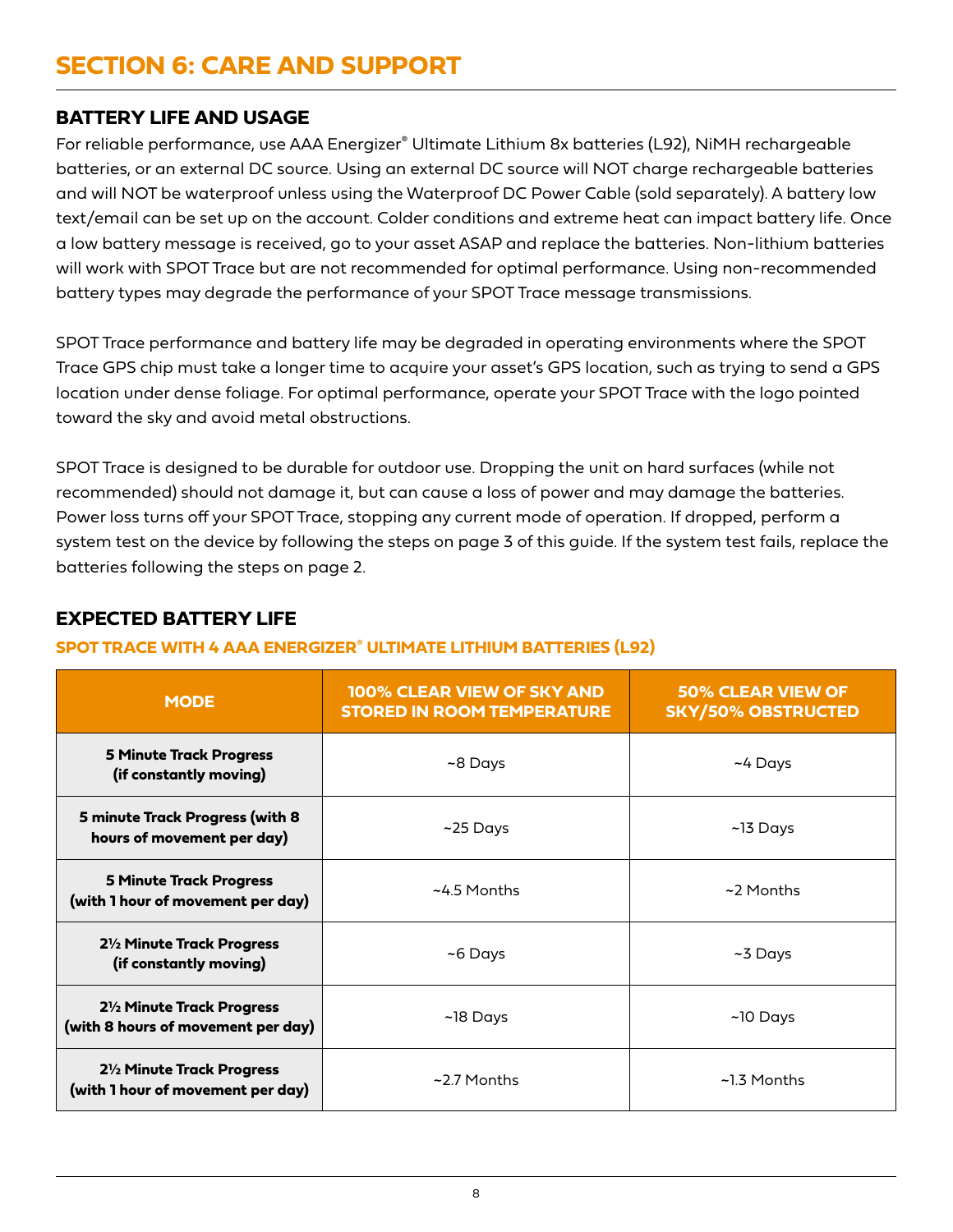## **COVERAGE**

SPOT Trace works around the world, including virtually all of North America, Europe, and Australia; portions of South America, North Africa, and Asia; as well as hundreds of thousands of square miles off-shore from these areas. It is important that you check SPOT Trace's coverage before mounting the device on your asset. Visit **FindMeSPOT.com/Coverage** to view the latest coverage map.

# **OPERATING CONDITIONS AND CLIMATE**

Like all electronic devices, SPOT Trace has its limits. SPOT Trace relies on GPS and Low Earth Orbit (LEO) satellites to fix your asset's location and send messages. The transmitter (located underneath the SPOT logo) needs to be pointed toward the sky, either outdoors or beneath fiberglass, fabric, or glass. For safety, keep the following in mind regarding the care and usage of SPOT Trace:

- IP67 waterproof: Up to a depth of 1 m for up to 30 minutes
- If using an External DC source, SPOT Trace will NOT be waterproof unless using the Waterproof DC Power Cable (sold separately).
- Operating temperatures: -22 F to 140 F (-33 C to 60 C)
- Operating altitude: -328 ft to 21,320 ft (-100 m to 6,500 m)
- Humidity and Salt Fog rated
- If you exceed 700 mph (Mach 1) GPS accuracy degrades

### **TEXT/SMS MESSAGES**

Standard text messaging charges from your mobile phone provider may apply.

### **CLEANING**

Follow these general rules when cleaning the outside of your SPOT Trace:

- Make sure the power is off.
- Use a damp, soft, lint-free cloth and avoid excess moisture near buttons or openings.
- Do not use aerosol sprays, solvents, alcohol or abrasives.
- Do not attempt to open the SPOT Trace case.

### **TROUBLESHOOTING**

- SPOT Trace performs a self-diagnostic test each time it is powered on.
- Mount the unit with logo pointed toward the sky and avoid metal obstructions .
- Keep SPOT Trace at least 12 inches away from other GPS devices, as it can interfere with the signal reception.
- Activate your SPOT Trace before mounting or placing on an asset by visiting **FindMeSPOT.com/Activate**.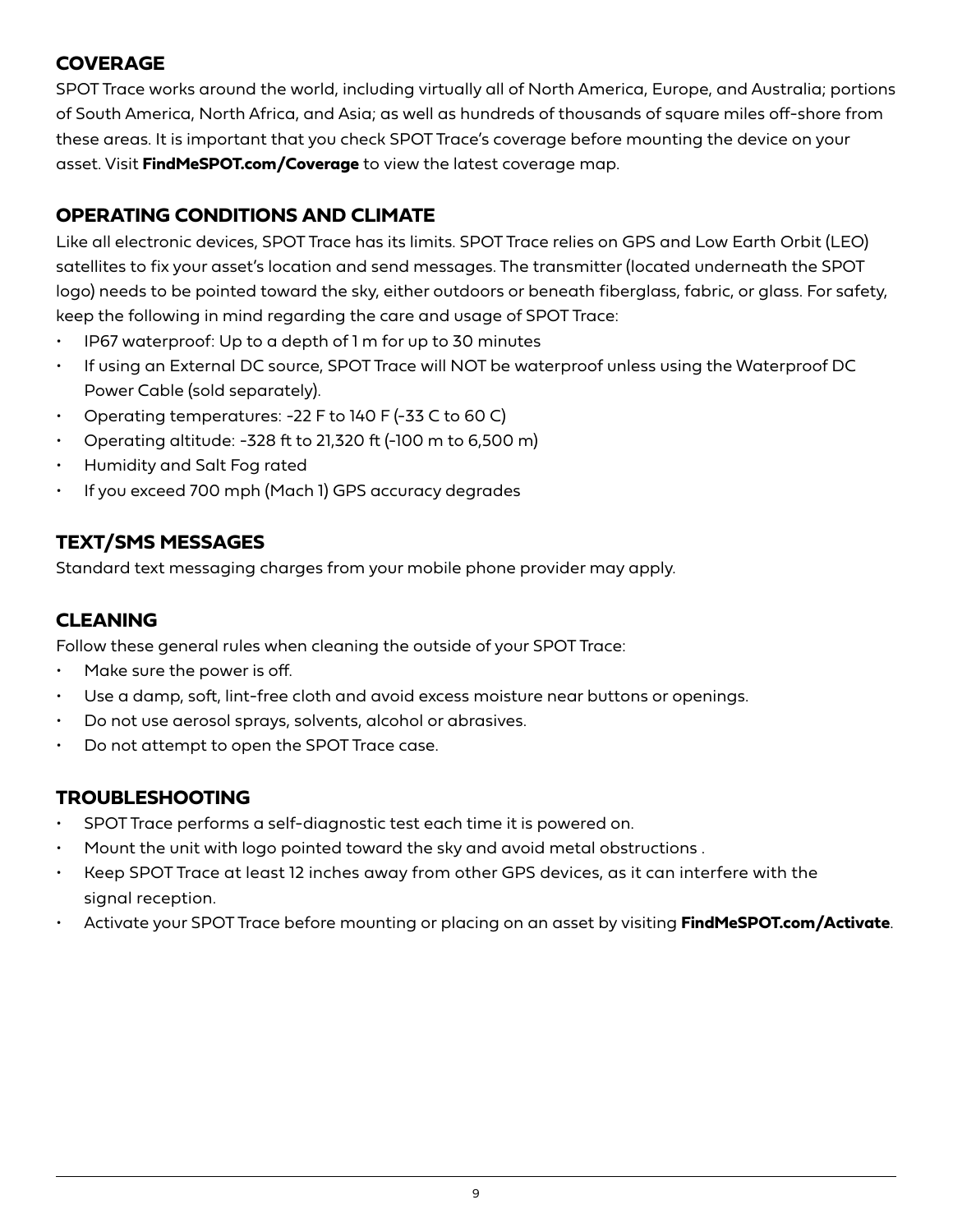# **LEARN MORE**

Visit **FindMeSPOT.com** for the latest information on SPOT Trace and other SPOT products and services. We encourage you to visit the FAQ section on **FindMeSPOT.com** for more helpful tips. If you can't find what you're looking for, please do not hesitate to contact us.

# **CUSTOMER RELATIONS**

Visit **FindMeSPOT.com** or call:

- North American Customers: 866.OK1.SPOT (866.651.7768)
- European Customers: Tel: +353 1 290 9505

# **LIMITED WARRANTY**

Your SPOT Trace has a Limited Warranty for 12 months (24 months for European Customers) from the date of purchase against defects in materials and workmanship only. For full details regarding the Limited Warranty and warranty claim procedures, visit **SPOTWarranty.com** or **FindMeSPOT.com**.

# **DECLARATION OF CONFORMITY FOR EUROPEAN CUSTOMERS**

SPOT LLC declares that this SPOT Trace is in compliance with the essential requirements and other relevant provisions of Directive 2014/53/EU. The declaration of conformity may be consulted at **FindMeSPOT.com/Regulatory**.

The SPOT Trace has been so constructed that the product complies with the requirement of Article 10(2) as it can be operated in at least one Member State as examined and the product is compliant with Article 10(10) as it has no restrictions on putting into service in all of the EU except Ireland. The SPOT Trace cannot be marketed in Ireland.

### **IE Not to be Marketed in the Republic of Ireland**

EXCEPT AS PROVIDED ABOVE, THE PRODUCT IS SOLD "AS IS" WITHOUT ANY EXPRESS OR IMPLIED WARRANTIES FOR THE PRODUCT WHATSOEVER, INCLUDING, WITHOUT LIMITATION, ANY IMPLIED WARRANTIES REGARDING THE CONDITION, DESIGN, SPECIFICATIONS, WORKMANSHIP, MERCHANTABILITY OR FITNESS FOR A PARTICULAR PURPOSE OF THE PRODUCT, OR ANY WARRANTIES THAT THE PRODUCT IS FREE FROM LATENT DEFECTS OR DEFICIENCIES, OR THAT THE PRODUCT IS FREE FROM INFRINGEMENT OF ANY PATENT, TRADEMARK, COPYRIGHT OR PROPRIETARY RIGHT OF ANY THIRD PARTY AND SUCH WARRANTIES ARE HEREBY EXPRESSLY DISCLAIMED.

THIS LIMITED WARRANTY PROVIDES THE SOLE AND EXCLUSIVE REMEDY FOR ANY DEFECTS IN THE PRODUCT. IN NO EVENT SHALL WE BE LIABLE FOR ANY INDIRECT, CONSEQUENTIAL, SPECIAL, INCIDENTAL OR PUNITIVE DAMAGES, WHETHER IN CONTRACT, TORT, NEGLIGENCE, STRICT LIABILITY OR OTHERWISE. OUR LIABILITY IS LIMITED TO THE AMOUNT YOU PAID FOR THE PRODUCT THAT IS THE SUBJECT OF A CLAIM. THE APPLICABILITY OF THE ABOVE LIMITATIONS AND EXCLUSIONS MAY VARY FROM STATE TO STATE, OR COUNTRY TO COUNTRY.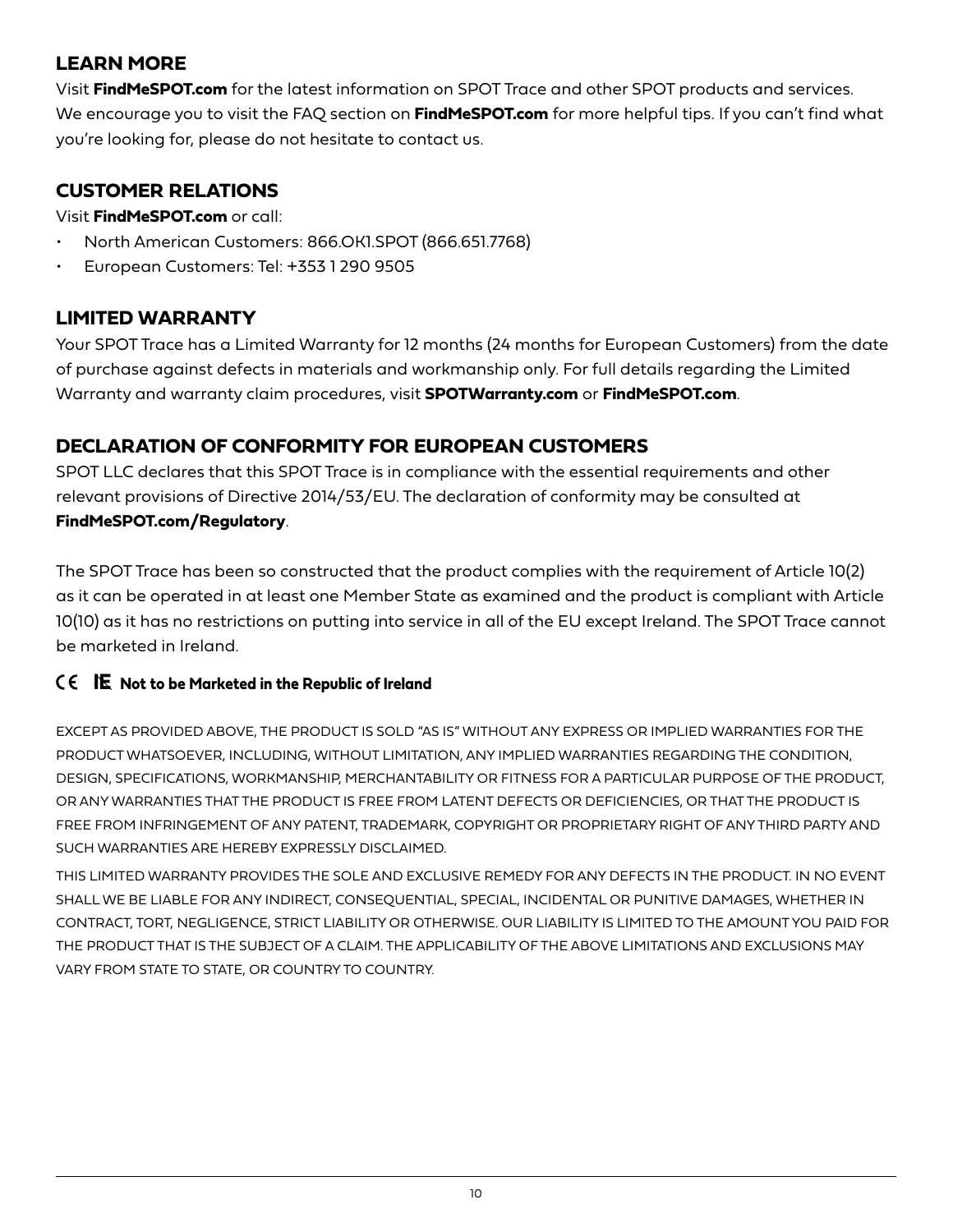\* Transmit Frequencies: 1611.25 Mhz - 1618.75 Mhz (4 Channels)

\* Max Power Out: 24.66 dBm EIRP

This device complies with part 15 of the FCC Rules. Operation is subject to the following two conditions: (1) This device may not cause harmful interference, and (2) This device must accept any interference received, including interference that may cause undesired operation.

This equipment has been tested and found to comply with the limits for a Class B digital device, pursuant to Part 15 of the FCC Rules. These limits are designed to provide reasonable protection against harmful interference in a residential installation.

This equipment generates, uses, and can radiate radio frequency energy and, if not installed and used in accordance with the instructions, may cause harmful interference to radio communications. However, there is no guarantee that interference will not occur in a particular installation. If this equipment does cause harmful interference to radio or television reception, which can be determined by turning the equipment off and on, the user is encouraged to try to correct the interference by one or more of the following measures: a) Reorient or relocate the receiving antenna. b) Increase the separation between the equipment and receiver. c) Connect the equipment into an outlet on a circuit different from that to which the receiver is connected. d) Consult the dealer or an experienced radio/TV technician for help.

This device generates radio frequency energy at a low duty cycle (<1%). Transmitter on-time is dependent on configurable operational modes with a maximum of two 1.44 second long transmissions per five minute period. Satellite transmissions are 23.5 dBm EIRP. Based on these figures, the device has been exempted from SAR testing. Example Max Duty Cycle Timing Diagram:



**WARNING:** Changes or modifications not expressly approved by the party responsible for compliance could void the user's authority to operate the equipment.

This Class B digital apparatus complies with Canadian ICES-003.

This device complies with Industry Canada license-exempt RSS standard(s). Operation is subject to the following two conditions: (1) this device may not cause interference, and (2) this device must accept any interference, including interference that may cause undesired operation of the device.

This device complies with the requirements for Radio Astronomy Site avoidance as specified by the Globalstar National Science Foundation agreement of 2001. It is compliant with CFR25.213

This device automatically adjusts its transmission frequency according to its location and is compliant with international regulatory requirements.

SPOT Trace is considered a Portable Electronic Device (PED). Per 14 CFR Part 91.21, the pilot is ultimately responsible for approving the use of any Portable Electronic Devices on their aircraft and must be able to show compliance upon request by the FAA.